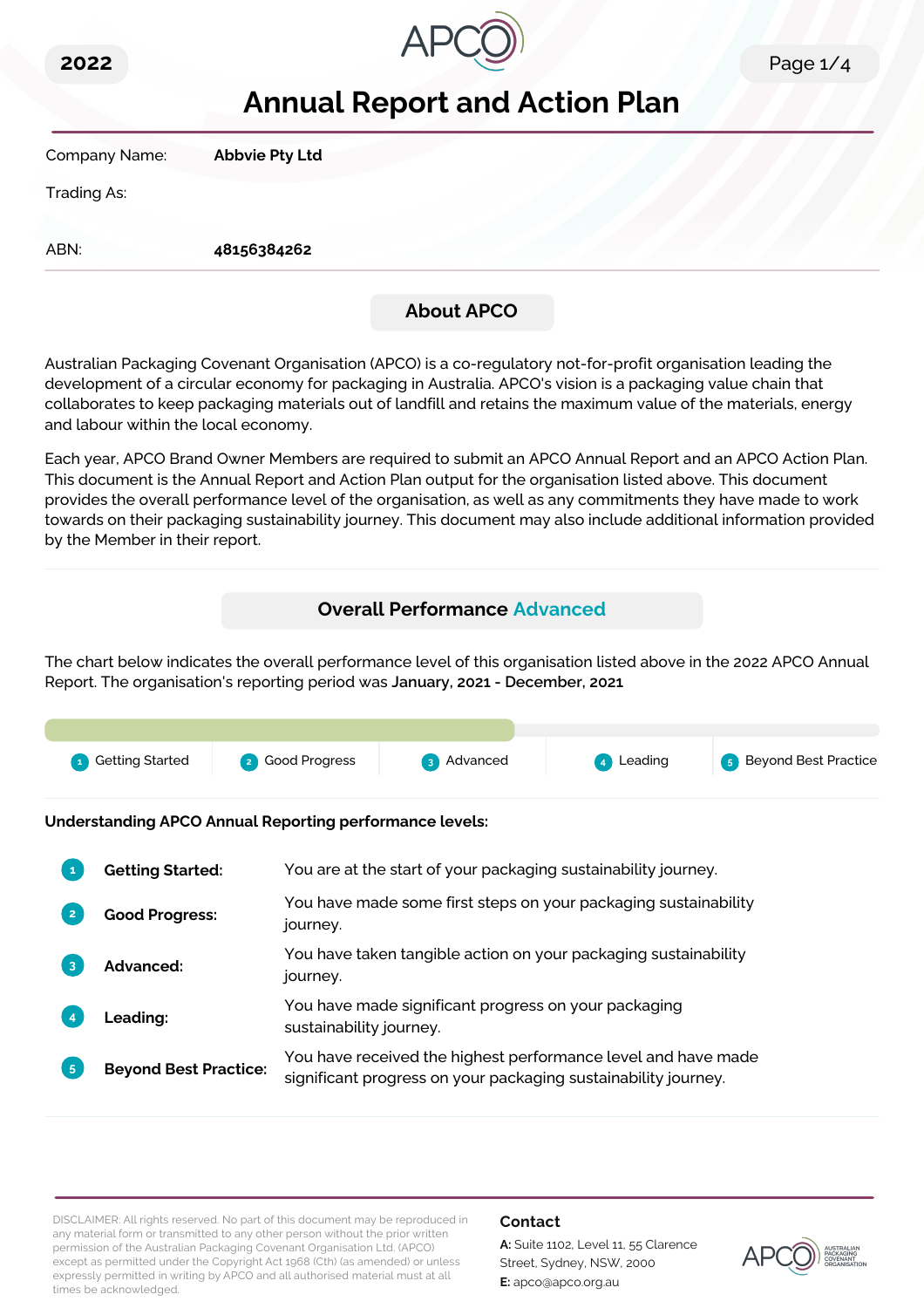

# **APCO Action Plan Commitments**

For each of the Packaging Sustainability Framework criteria listed below, a description is provided along with the commitments made by the organisation in their APCO Action Plan.

#### Criteria 1:

#### **Governance & Strategy:**

This criteria considers actions to integrate packaging sustainability into business strategies.

- Develop a strategy that includes goals (objectives) and targets for packaging sustainability that  $\bullet$ addresses the Sustainable Packaging Guidelines (SPGs) or equivalent.
- Regularly communicate and promote packaging sustainability objectives and targets within our organisation.
- Regularly engage or communicate with our external stakeholders about the environmental impacts of our packaging.

#### Criteria 2: **Design & Procurement:**

This criteria considers actions taken to ensure that sustainability principles are considered in the design or procurement of both new and existing packaging through use of the Sustainable Packaging Guidelines (SPGs).

- Review **100**% of our packaging against the Sustainable Packaging Guidelines (or equivalent).
- Consider the following Sustainable Packaging Principles in our packaging reviews:
	- $\circ$ Design for recovery
	- $\circ$ Optimise material efficiency
	- Design to reduce product waste  $\circ$
	- $\circ$ Eliminate hazardous materials
	- Use of renewable materials  $\circ$
	- Use recycled materials  $\circ$
	- Design to minimise litter  $\circ$
	- $\circ$ Design for transport efficiency
	- Design for accessibility  $\circ$
- **1**% of our packaging to be optimised for material efficiency.

#### Criteria 3:

#### **Recycled Content:**

This criteria considers actions taken to increase or optimise the amount of recycled material used by your organisation.

- Develop a policy or procedure to buy products and/or packaging made from recycled materials.
- Use recycled content in:
	- Secondary packaging that we use to sell our products  $\circ$

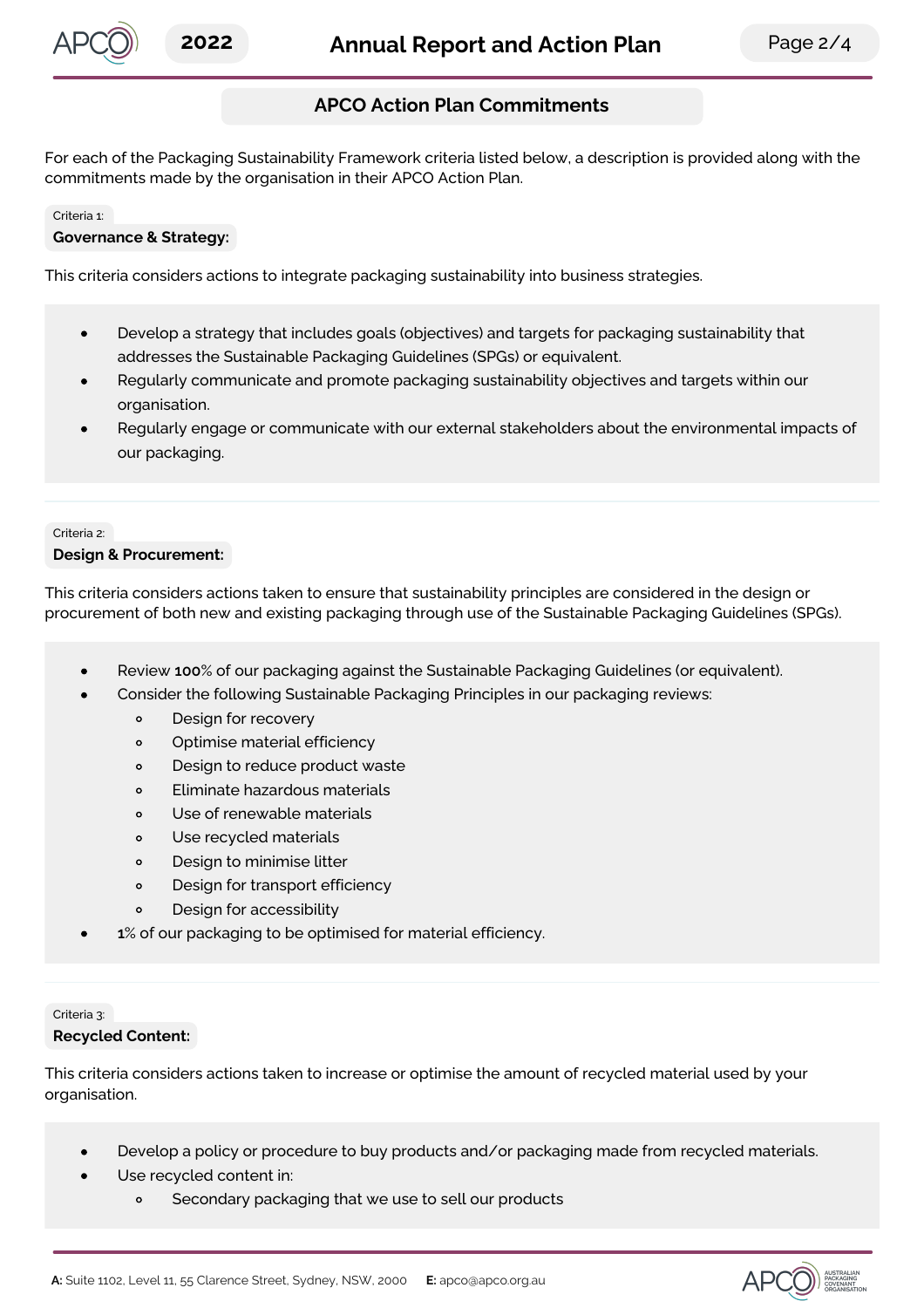

- Tertiary packaging that we use to sell our products
- **100**% of our packaging to be made using some level of recycled material

#### Criteria 4: **Recoverability:**

This criteria considers actions taken to improve the recovery of packaging at end-of-life and increase use of reusable packaging.

- **15**% of our packaging to be designed to have all packaging components be recoverable at end-of-life.
- Aim to have **15**% of our compostable packaging certified to Australian standards.
- Investigate opportunities to use reusable packaging.
- **100**% of our packaging to have all packaging components that are reusable.

### Criteria 5: **Disposal Labelling:**

This criteria considers the extent to which packaging has been labelled to help consumers determine what to do with packaging at end-of-life.

- $\bullet$ **100**% of our packaging to have on-pack labelling to inform correct disposal.
- Improve the accuracy of our data regarding labelling.

### Criteria 6: **On-site Waste:**

This criteria considers progress in increasing the amount of on-site solid waste being diverted from landfill.

- Have recycling programs for the following materials:
	- $\circ$ For the Australian market we use only reusable pallets. Every one of our product packages includes at least some level of packaging that is able to recovered. Secondary (shipping case) level packaging uses recycled content paperboard.
- Aim for **10**% of our on-site waste to be diverted from landfill.

# Criteria 7:

# **Problematic Materials:**

This criteria considers the extent to which organisations are actively phasing out problematic and unnecessary single-use plastic packaging and preventing/reducing litter.

- Help reduce litter by:  $\bullet$ 
	- $\circ$ Participating in Business Clean Up Day
- Phase-out the following problematic and unnecessary single-use plastic items:  $\bullet$